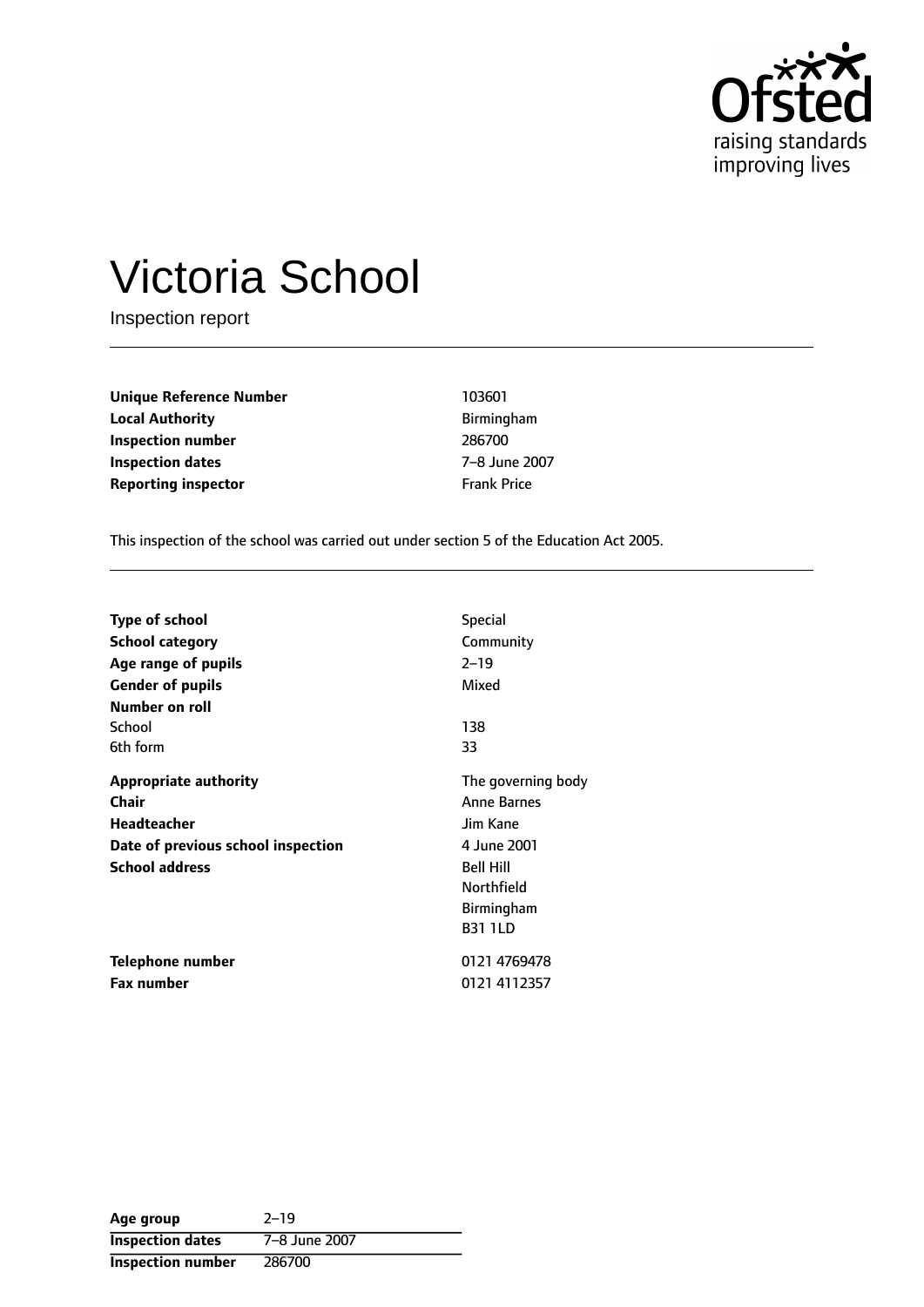.

© Crown copyright 2007

#### Website: www.ofsted.gov.uk

This document may be reproduced in whole or in part for non-commercial educational purposes, provided that the information quoted is reproduced without adaptation and the source and date of publication are stated.

Further copies of this report are obtainable from the school. Under the Education Act 2005, the school must provide a copy of this report free of charge to certain categories of people. A charge not exceeding the full cost of reproduction may be made for any other copies supplied.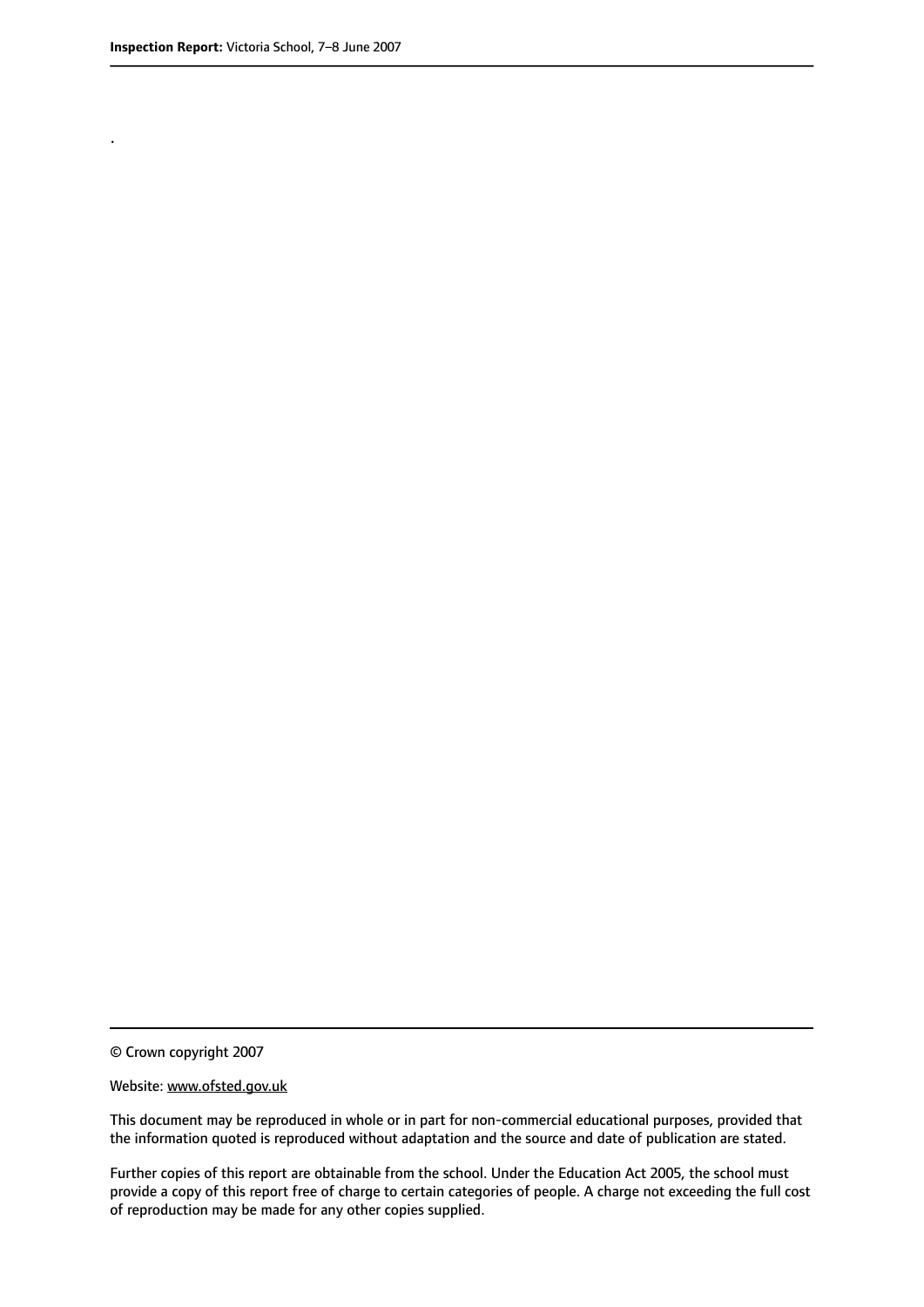# **Introduction**

The inspection was carried out by two Additional Inspectors.

### **Description of the school**

Victoria School is a large special school catering for a wide range of pupils who have complex learning difficulties ranging from moderate to profound and multiple learning difficulties. Nearly all pupils have physical disabilities. Some pupils have multi-sensory impairments, and the school is a regional resource for these type of pupils. Approximately 20% of pupils have life limiting conditions. The school gained specialist schools status for the Arts in February 2007. It has a diverse social and economic catchment area. Nearly half the pupils are eligible for free school meals and a similar number have English as an additional language.

### **Key for inspection grades**

| Grade 1 | Outstanding  |
|---------|--------------|
| Grade 2 | Good         |
| Grade 3 | Satisfactory |
| Grade 4 | Inadequate   |
|         |              |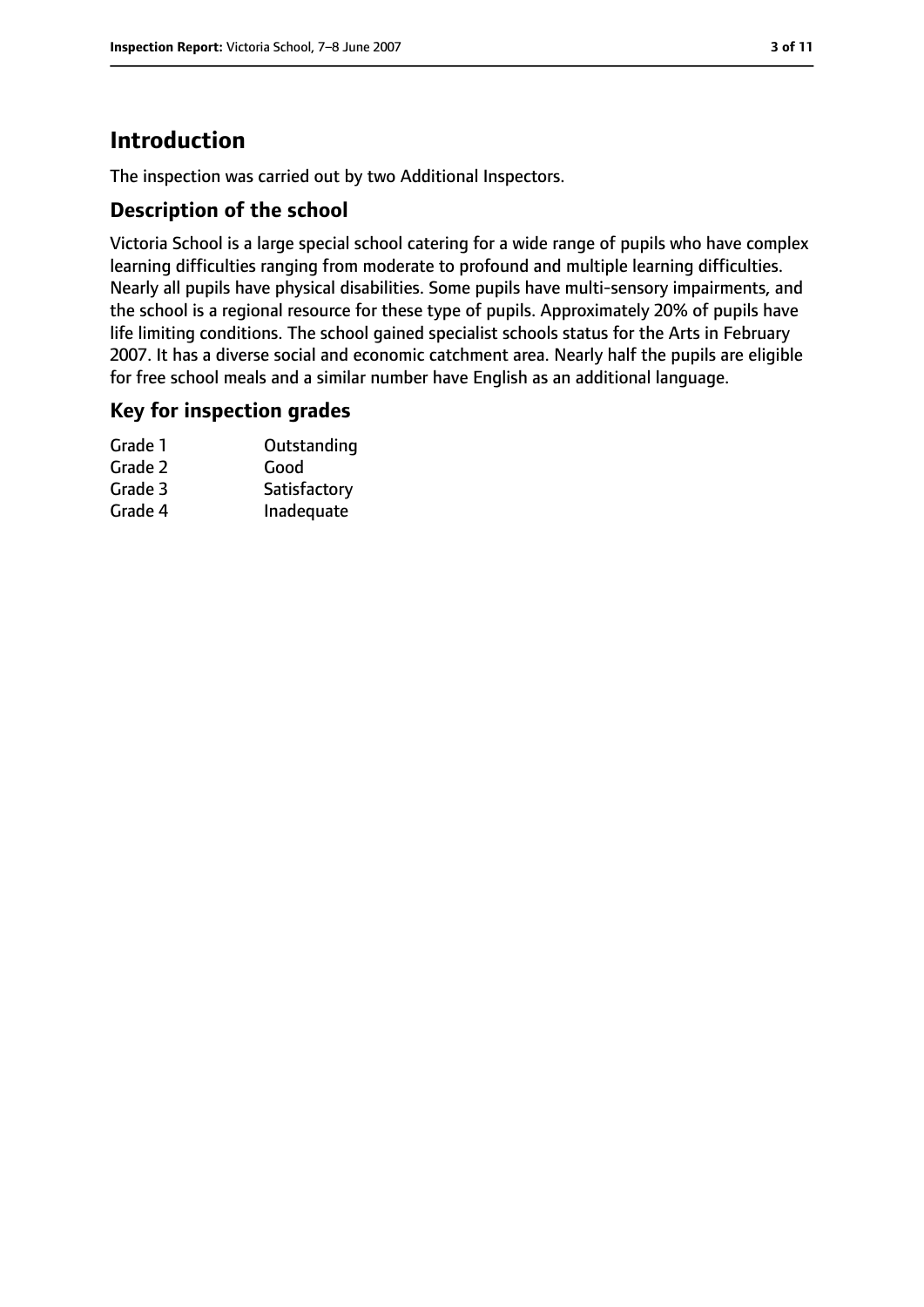# **Overall effectiveness of the school**

#### **Grade: 2**

Victoria School is a good school, with some excellent features. It is vibrant, with extremely committed staff who work hard to promote pupils' self-esteem, independence and communication skills very effectively. The school has a positive 'can do' attitude, where pupils are given many opportunities to enhance further their excellent personal development. As a result, pupils develop their independence skills exceptionally well. For example they are used to making choices at lunchtime and being as mobile as possible. They make their views known very effectively on a range of subjects through the school council, such as healthy eating and the dangers of wheelchair speeding. They are valued and respected as individuals and in turn pupils demonstrate a strong caring attitude towards each other. Parents are overwhelmingly supportive of the school and hold it in extremely high regard. One parent commented 'Victoria is a great school, with amazing staff who demonstrate incredible sensitivity, expertise and understanding towards the children.'

Although standards are exceptionally low due to the nature of pupils' disabilities, the good teaching, which is sometimes outstanding, is a key factor in the good progressthat pupils make. Achievement is good. Children get off to a flying start in the Foundation Stage, and more able pupils successfully transfer to mainstream schools. Pupils achieve very well in science and the creative arts such as drama, music and art and these are strengths of the school. They make good progress in achieving their objectives in their individual education plans in numeracy, literacy, personal development and mobility. Pupils receive an outstanding curriculum, which is creative and imaginative, and this helps to make learning fun and interesting for all pupils. Care, guidance and support are outstanding. Pupils are exceptionally well looked after and the integration of medical and therapeutic inputs is carefully planned to ensure that disruptions to pupils' learning are minimised. The needs of all groups of pupils are successfully met, including those with multi-sensory impairments and those with degenerative conditions. Leadership and management are good. The headteacher has built a successful school team and has worked hard to improve the school. Currently, the setting of whole-school targets to measure pupils' progress is not consistent enough. The school does not make enough use of wider information, so that where appropriate, it can compare the progress of pupils in similar schools. The successful bid to gain specialist school status for the arts has given the school a real boost and there is an air of excitement and confidence for the future. The school has a good capacity to improve further.

### **Effectiveness and efficiency of the sixth form**

#### **Grade: 2**

Students in the sixth form benefit from good and sometimes excellent teaching and they make good progress. They receive a rich variety of experiences. The sixth form promotes students' independence very effectively in a more mature setting. They achieve well in a wide range of externally accredited vocational courses. Less able students gain accreditation in courses designed to prepare them for their next phase of adulthood, such as preparing meals, and personal safety. Some students consolidate and generalise their skills in a range of different situations. Students are developing their skills in using technology to control their environment such as opening a door or turning on light switches. Other students learn to express their preferences and take turns in sensory lessons. New assessment procedures for students are being developed to map their progress against milestones for older students.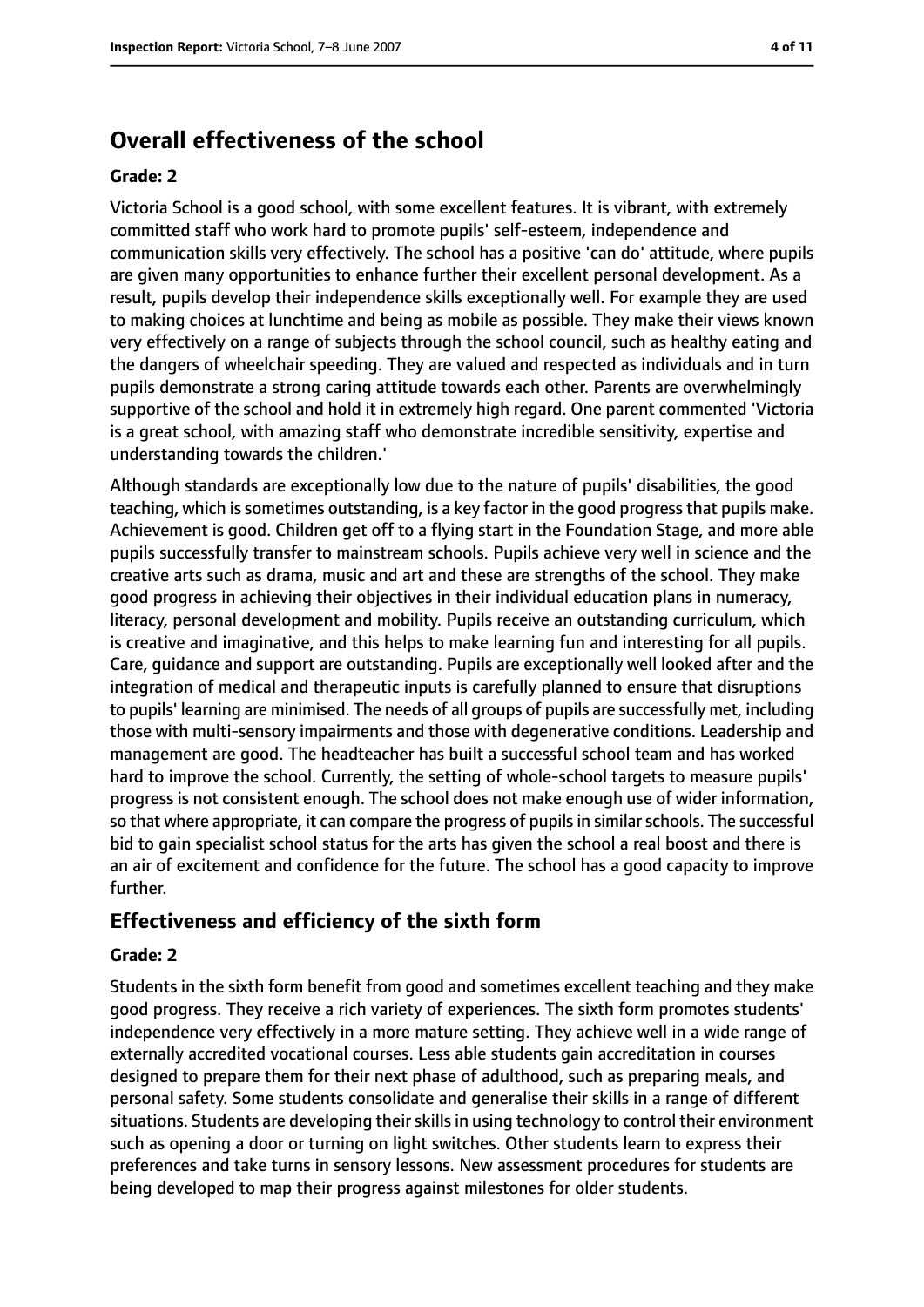## **What the school should do to improve further**

- •
- Refine whole-school target setting so that it is more consistent and rigorous throughout the school.
- Where appropriate, make better use of comparative assessment information so the school can demonstrate more clearly how well pupils make progress.

# **Achievement and standards**

#### **Grade: 2**

#### **Grade for sixth form: 2**

Achievement is good, although standards are exceptionally low, due to the severe and complex nature of pupils' learning difficulties. Most pupils are working well below National Curriculum levels. A significant number of pupils have degenerative or life limiting conditions. Understandably, this slows their progress and some pupils make minute steps of progress. However, this represents good progress for these individual pupils. Children in the Foundation Stage make good progress in developing their mobility, play communication and cooperative skills and learn letters of the alphabet through rhymes. Pupils with multi-sensory impairments make equally good progress in important areas of mobility, orientation and developing their understanding and communication skills. In music, for example, they are enthralled by the vibration of a drum or enjoy beating a rhythm in time. Some learn to make better use of their residual senses to allow them to access the wider world. Most pupils achieve their individual targets and some exceed these. However, the whole-school setting of targets is inconsistent and this makes measuring progress accurately more difficult. At Key Stages 3 and 4, a few more able pupils have not achieved as well as had been predicted, although some had spent time in mainstream schools developing their social skills. There is no significant variation in the progress of pupils by gender or ethnicity.

# **Personal development and well-being**

#### **Grade: 1**

### **Grade for sixth form: 1**

Pupils' personal development is outstanding. They really enjoy school and have very positive attitudes to learning and their behaviour is excellent. The vibrant school council makes its views known assertively on suggestions of how to improve aspects of the school. Attendance is satisfactory as some pupils are absent from school for long periods due to medical difficulties. Pupils understand the importance of eating healthy foods and the need to take regular exercise to keep fit. Their personal safety is enhanced as they learn to travel and move around the school safely and independently. Older pupils learn the skills required for employment through exciting enterprise projects. For example, post-16 students run a school coffee shop, having to apply for the jobs and attend an interview. Pupils' spiritual, moral, social and cultural development is excellent. Opportunities are numerous for pupils to cooperate with each other and their behaviour is excellent. Collective worship activities provide valuable opportunities where pupils discuss and reflect on issues, for example, when a peer recently died. Pupils enjoy learning about different cultures through music such as a visit by a Zulu tribe, who sang and danced with pupils.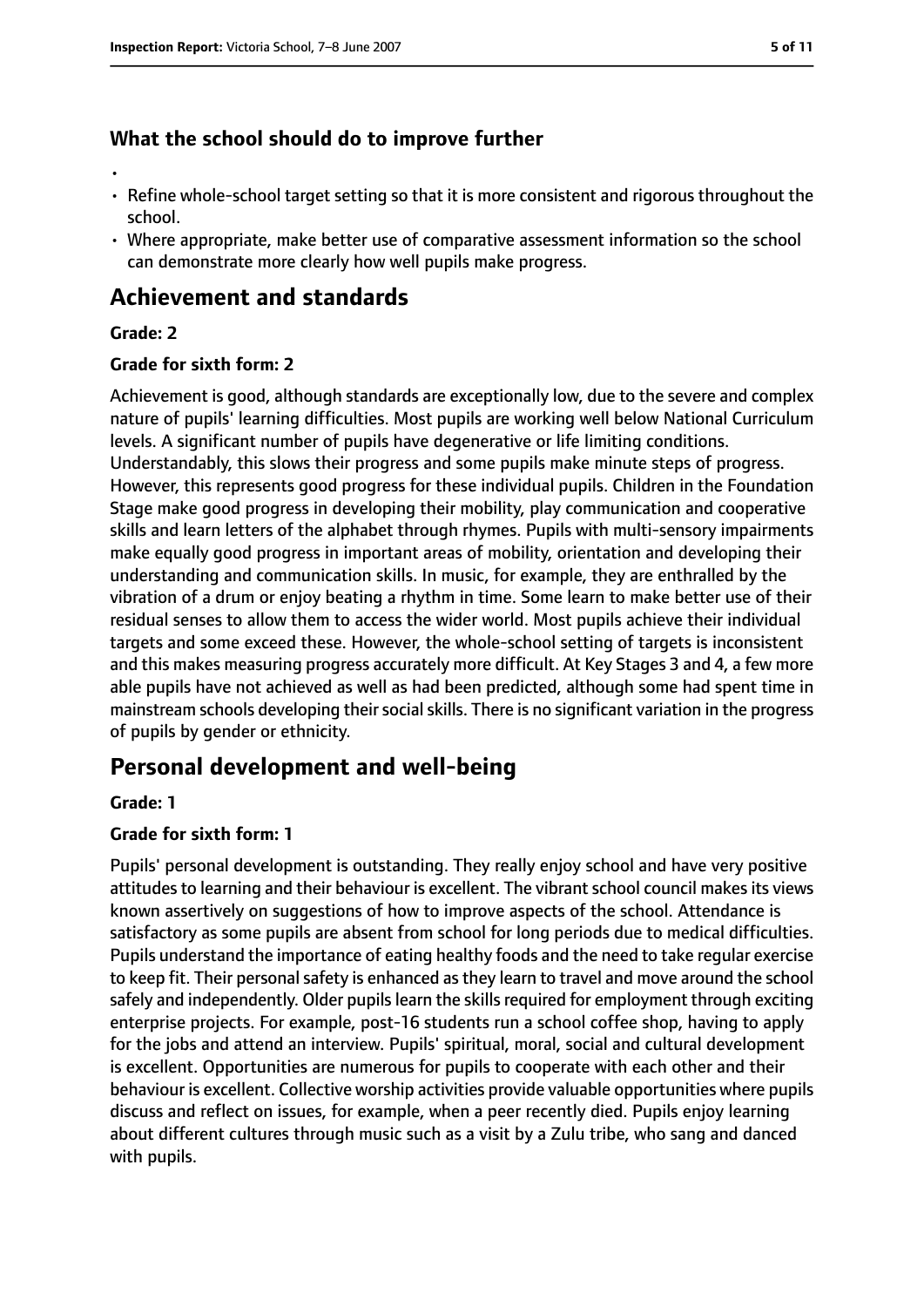# **Quality of provision**

## **Teaching and learning**

#### **Grade: 2**

#### **Grade for sixth form: 2**

The quality of teaching is consistently good, and sometimes it is outstanding, and this enables pupils to make good progress. Lessons are well planned to meet individual needs, including the setting of challenging individual 'small steps' targets for pupils. Teachers know their pupils very well and give them ample time to respond. Teachers and support staff are skilful in incorporating pupils' medical and therapy needs into lessons. They make good use of sensory work, so that pupils are fully engaged and motivated in lessons. For example, in one lesson, the sensation of rain was created through using mist sprays, and other pupils enjoyed playing parachute games. This lively approach ensures that teaching is vibrant, lessons are exciting and pupils receive good stimulating experiences. As a result, pupils are enthusiastic and they enjoy learning immensely.

Alternative forms of communication, such as the use of photographs, symbols and synthesised speech devices, are used very effectively, although not all teachers use signing often enough. Teaching is particularly strong in science and the performing arts where good subject knowledge is delivered in a lively manner. Some of the classrooms are small and cramped and this restricts teaching in some lessons.

#### **Curriculum and other activities**

#### **Grade: 1**

#### **Grade for sixth form: 1**

The school has an excellent curriculum that is broad, balanced and relevant, which is carefully planned to the needs of all pupils. The work-related curriculum for older pupils is very good and enables them to increase their independence and prepares them well for the future. Further opportunities are currently being developed through extending the range of accreditation for lower attaining pupils at Key Stage 4. The provision for pupils' personal, social and health education and citizenship is excellent. The Foundation Stage curriculum is stimulating and varied and, where appropriate, it prepares pupils well so that they can transfer to mainstream schools. Music, art and science are particular strengths of the curriculum. Pupils are given excellent opportunities to experience and participate in the performing arts. The specialist school arts status further builds on this expertise. Visiting artists and musicians, such as the City of Birmingham Symphony Orchestra, enriches the curriculum. The school has developed an excellent curriculum specifically for pupils with multi-sensory impairments.

### **Care, guidance and support**

#### **Grade: 1**

#### **Grade for sixth form: 1**

Care, guidance and support are excellent. Each pupil is treated with care and respect. Health professionals and education staff work closely together to ensure extremely high levels of care and so that disability is not allowed to be a barrier to learning for pupils. Staff understand the needs of all the pupils very well and use creative and imaginative thinking in positioning pupils to move independently and to feed. Child protection procedures are robust and regular training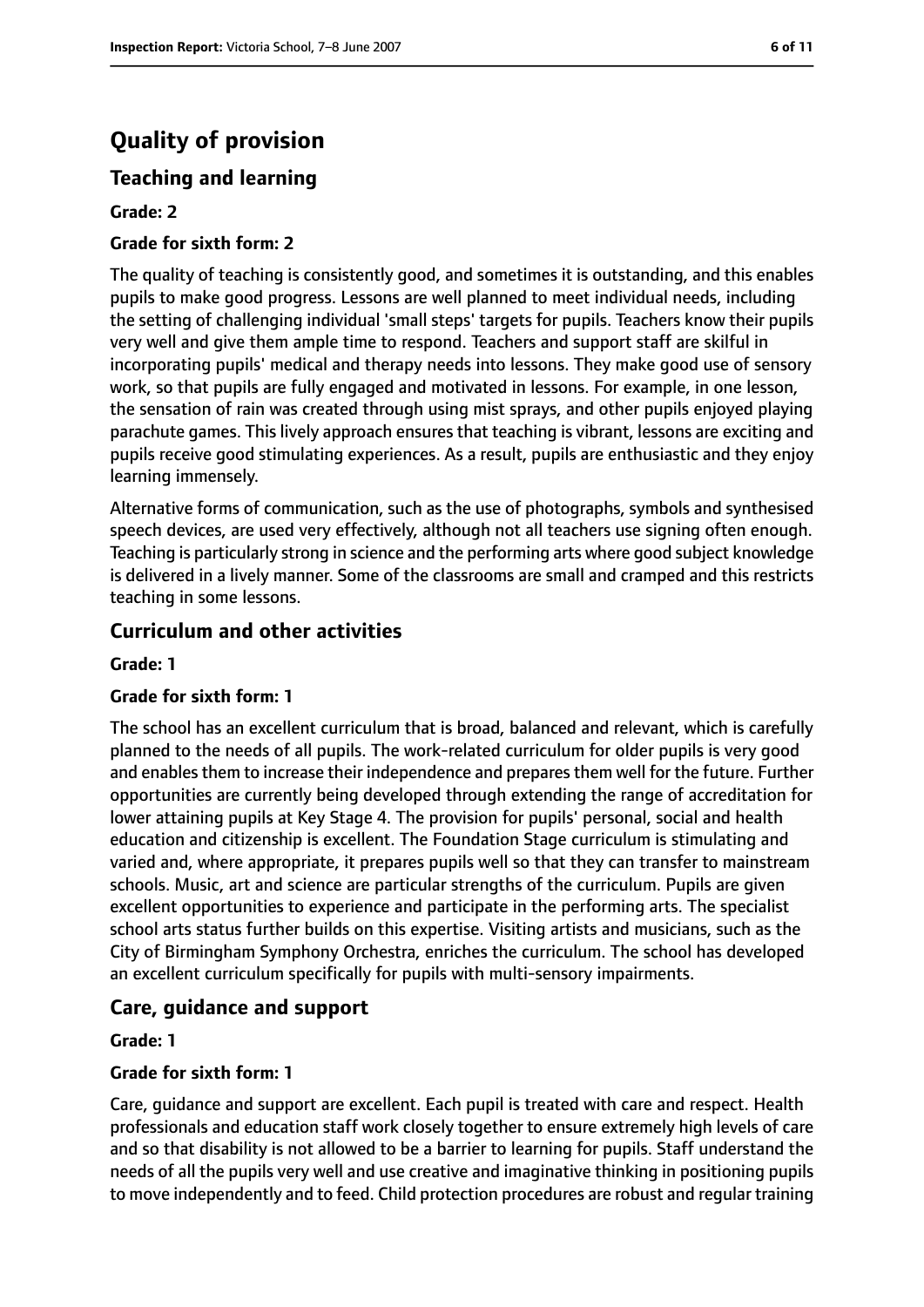is provided for all staff to ensure pupils' well-being is paramount. The school works closely with parents. This link is significantly enhanced by a designated member of staff who ensures that communication and support between home and school is very effective. One parent said 'The school is supportive and the staff understand our needs. We are encouraged to call into school at any time.' Individual targets guide pupils very effectively in their learning. They are clear and precise and set out relevant and challenging small steps for them to succeed.

# **Leadership and management**

#### **Grade: 2**

#### **Grade for sixth form: 2**

The experienced headteacher provides good, confident leadership and management. There is a strong commitment by all staff to the school and the vision for the school is widely understood and shared. Monitoring is thorough. The school has developed a good understanding of its potential to develop further and of areas needing improvement. The headteacher is eager to constantly improve the school. Examples of this are the improvements to some of the accommodation and the successful bid to gain specialist status for the Arts. Ambitious targets have been set for this initiative, although it is too soon to judge the impact of these. Since the last inspection, the headteacher has developed a very strong group of middle managers who have a good grasp of their respective key stages. They have started to use assessment information effectively to inform planning. For example in Key Stage 3, assessment information has been used to pinpoint where pupils needed additional individual support and this resulted in them making better gains in their progress. The school recognises that inconsistencies in the setting of targets limit its effectiveness in keeping an overview of pupils' progress. The school does not make enough use of comparative data to allow it to compare the progress of pupils in similar schools, where appropriate.

The school has excellent links with a wide range of schools and these are used effectively to optimise inclusion opportunities for pupils, where appropriate. The committed governing body also has a good understanding of the strengths of the school and areas for improvement. Their procedures for monitoring the work of the school are thorough with each member having an area of the school improvement plan for which they are responsible.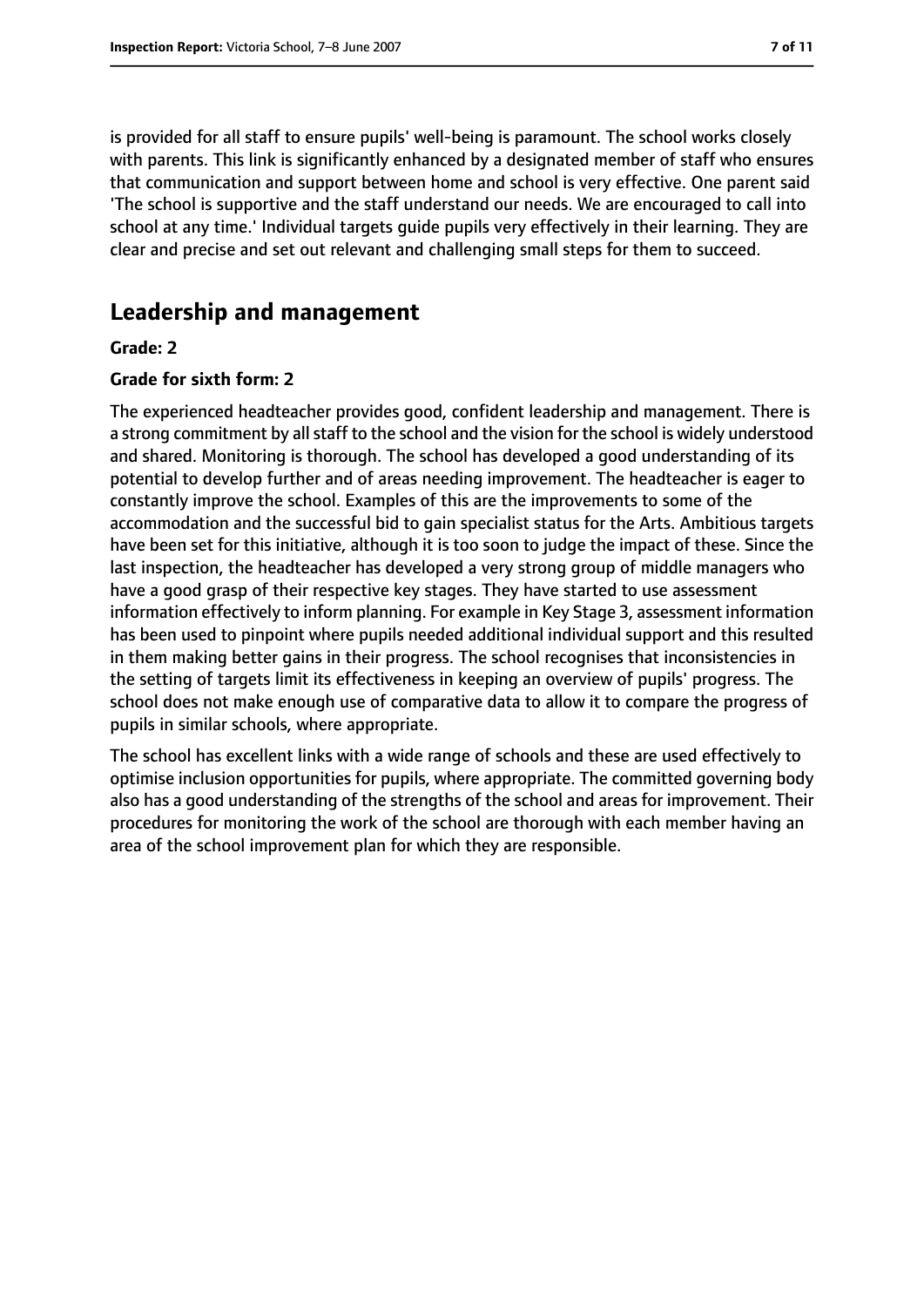**Any complaints about the inspection or the report should be made following the procedures set out in the guidance 'Complaints about school inspection', which is available from Ofsted's website: www.ofsted.gov.uk.**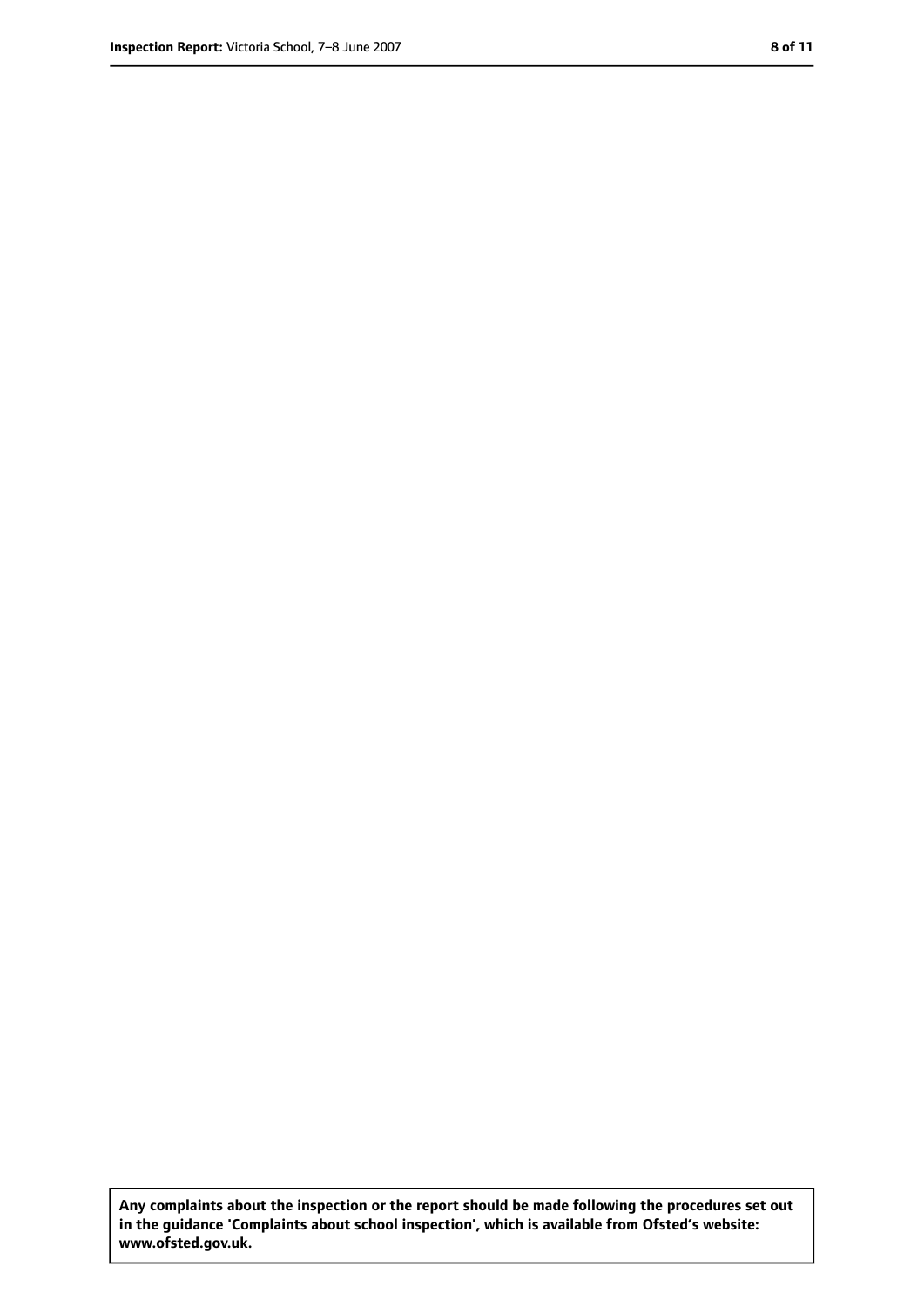# **Inspection judgements**

| Key to judgements: grade 1 is outstanding, grade 2 good, grade 3 satisfactory, $\vert$ | School         | $16-19$ |
|----------------------------------------------------------------------------------------|----------------|---------|
| and grade 4 inadeguate                                                                 | <b>Overall</b> |         |

# **Overall effectiveness**

| How effective, efficient and inclusive is the provision of<br>education, integrated care and any extended services in meeting<br>the needs of learners? |     |           |
|---------------------------------------------------------------------------------------------------------------------------------------------------------|-----|-----------|
| How well does the school work in partnership with others to<br>promote learners' well-being?                                                            |     |           |
| The quality and standards in the Foundation Stage                                                                                                       |     | <b>NA</b> |
| The effectiveness of the school's self-evaluation                                                                                                       |     |           |
| The capacity to make any necessary improvements                                                                                                         |     |           |
| Effective steps have been taken to promote improvement since<br>the last inspection                                                                     | Yes | Yes       |

# **Achievement and standards**

| How well do learners achieve?                                                                               |  |
|-------------------------------------------------------------------------------------------------------------|--|
| The standards <sup>1</sup> reached by learners                                                              |  |
| How well learners make progress, taking account of any significant<br>variations between groups of learners |  |
| How well learners with learning difficulties and disabilities make<br>progress                              |  |

### **Personal development and well-being**

| How good is the overall personal development and<br>well-being of the learners?                                  |  |
|------------------------------------------------------------------------------------------------------------------|--|
| The extent of learners' spiritual, moral, social and cultural<br>development                                     |  |
| The behaviour of learners                                                                                        |  |
| The attendance of learners                                                                                       |  |
| How well learners enjoy their education                                                                          |  |
| The extent to which learners adopt safe practices                                                                |  |
| The extent to which learners adopt healthy lifestyles                                                            |  |
| The extent to which learners make a positive contribution to<br>the community                                    |  |
| How well learners develop workplace and other skills that will<br>contribute to their future economic well-being |  |

## **The quality of provision**

| How effective are teaching and learning in meeting the<br>full range of the learners' needs?          |  |
|-------------------------------------------------------------------------------------------------------|--|
| How well do the curriculum and other activities meet the<br>range of needs and interests of learners? |  |
| How well are learners cared for, guided and supported?                                                |  |

 $^1$  Grade 1 - Exceptionally and consistently high; Grade 2 - Generally above average with none significantly below average; Grade 3 - Broadly average to below average; Grade 4 - Exceptionally low.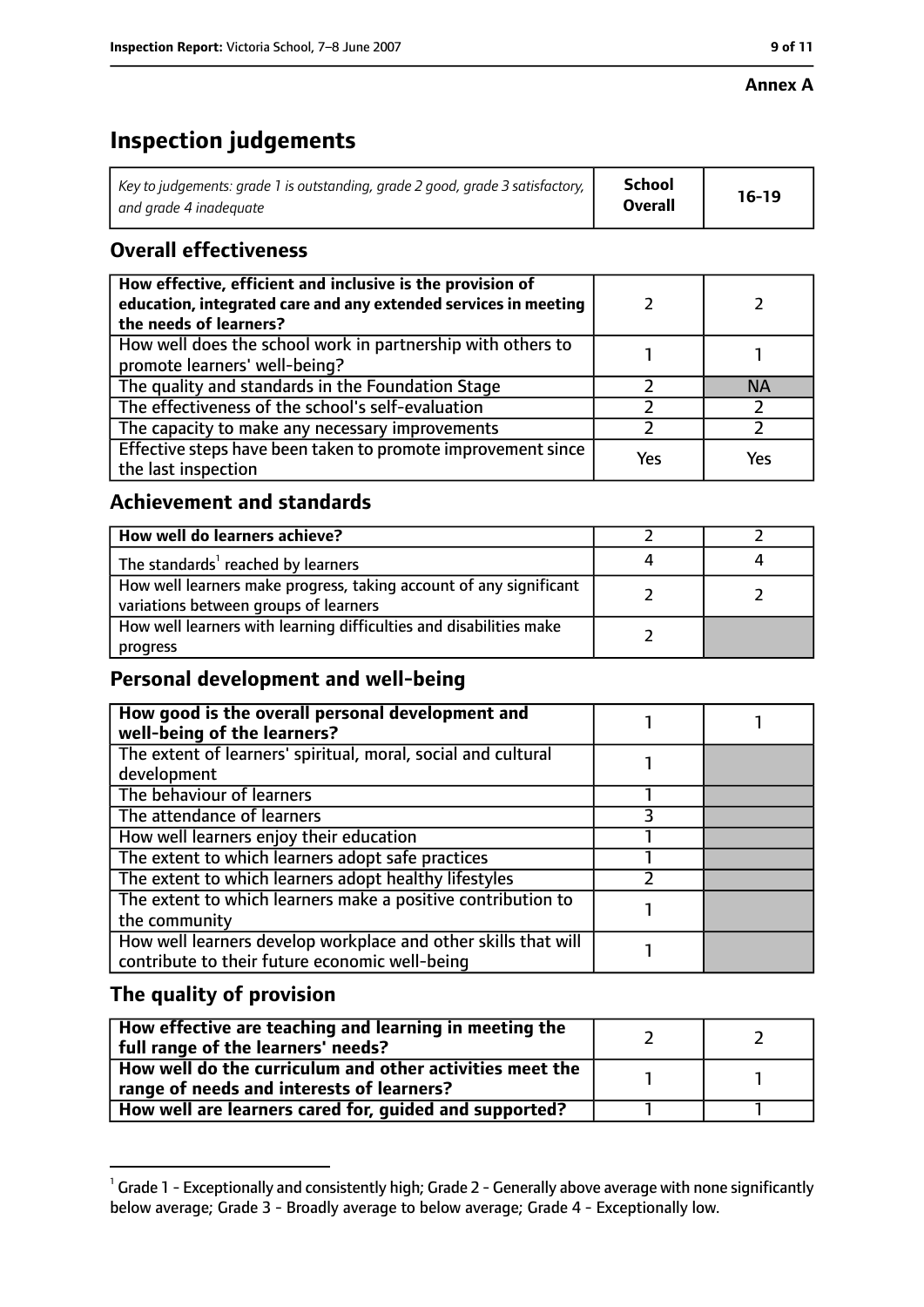#### **Annex A**

# **Leadership and management**

| How effective are leadership and management in raising<br>achievement and supporting all learners?                                                 |               |     |
|----------------------------------------------------------------------------------------------------------------------------------------------------|---------------|-----|
| How effectively leaders and managers at all levels set clear<br>direction leading to improvement and promote high quality of<br>care and education | $\mathcal{P}$ |     |
| How effectively performance is monitored, evaluated and<br>improved to meet challenging targets                                                    | フ             |     |
| How well equality of opportunity is promoted and discrimination<br>tackled so that all learners achieve as well as they can                        | フ             |     |
| How effectively and efficiently resources, including staff, are<br>deployed to achieve value for money                                             | 7             |     |
| The extent to which governors and other supervisory boards<br>discharge their responsibilities                                                     | 2             |     |
| Do procedures for safeguarding learners meet current<br>qovernment requirements?                                                                   | Yes           | Yes |
| Does this school require special measures?                                                                                                         | No            |     |
| Does this school require a notice to improve?                                                                                                      | <b>No</b>     |     |